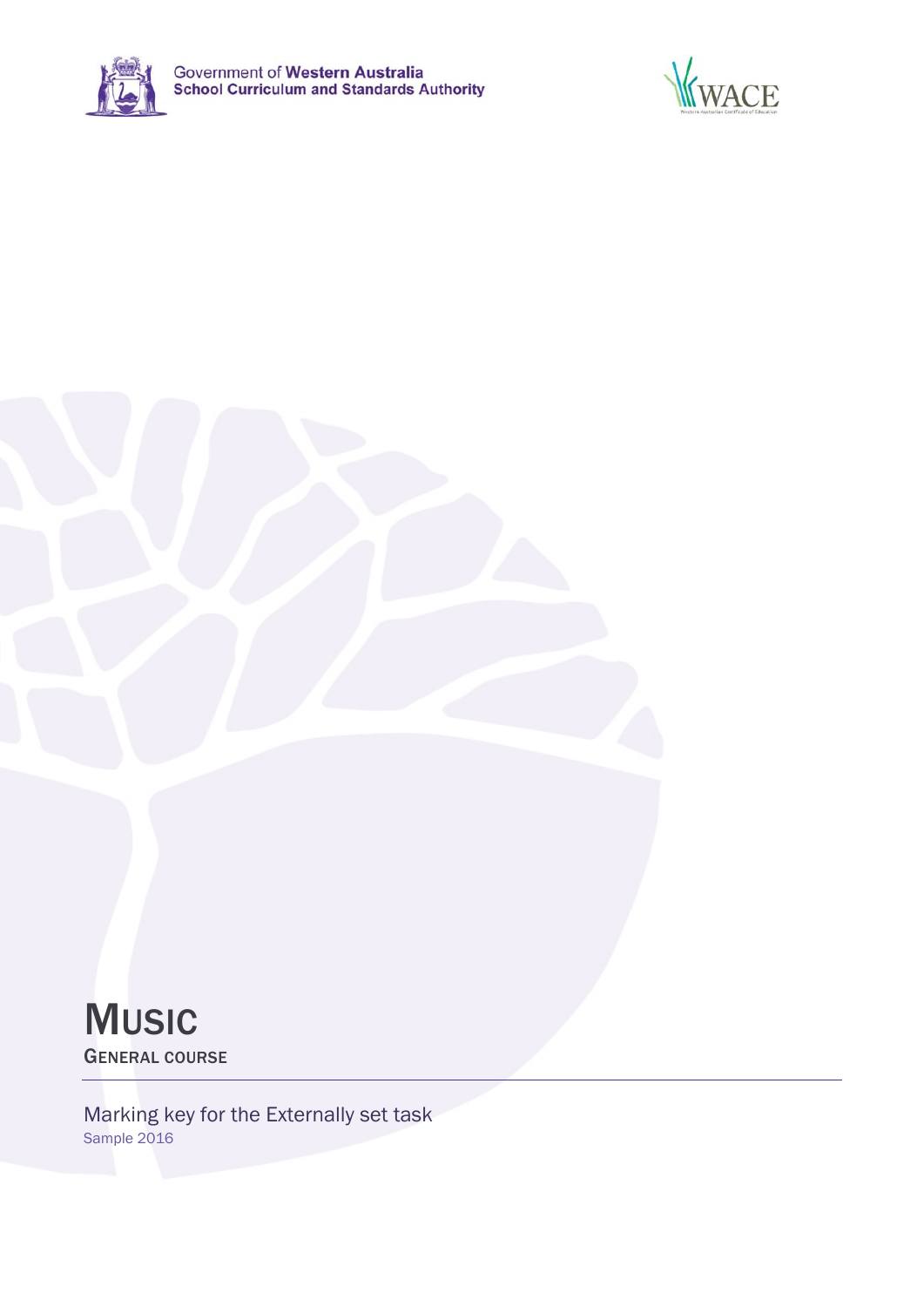#### **Copyright**

© School Curriculum and Standards Authority, 2014

This document – apart from any third party copyright material contained in it – may be freely copied, or communicated on an intranet, for non‐commercial purposes in educational institutions, provided that the School Curriculum and Standards Authority is acknowledged as the copyright owner, and that the Authority's moral rights are not infringed.

Copying or communication for any other purpose can be done only within the terms of the *Copyright Act 1968* or with prior written permission of the School Curriculum and Standards Authority. Copying or communication of any third party copyright material can be done only within the terms of the *Copyright Act 1968* or with permission of the copyright owners.

Any content in this document that has been derived from the Australian Curriculum may be used under the terms of the Creative Commons Attribution‐NonCommercial 3.0 Australia licence

#### **Disclaimer**

Any resources such as texts, websites and so on that may be referred to in this document are provided as examples of resources that teachers can use to support their learning programs. Their inclusion does not imply that they are mandatory or that they are the only resources relevant to the course.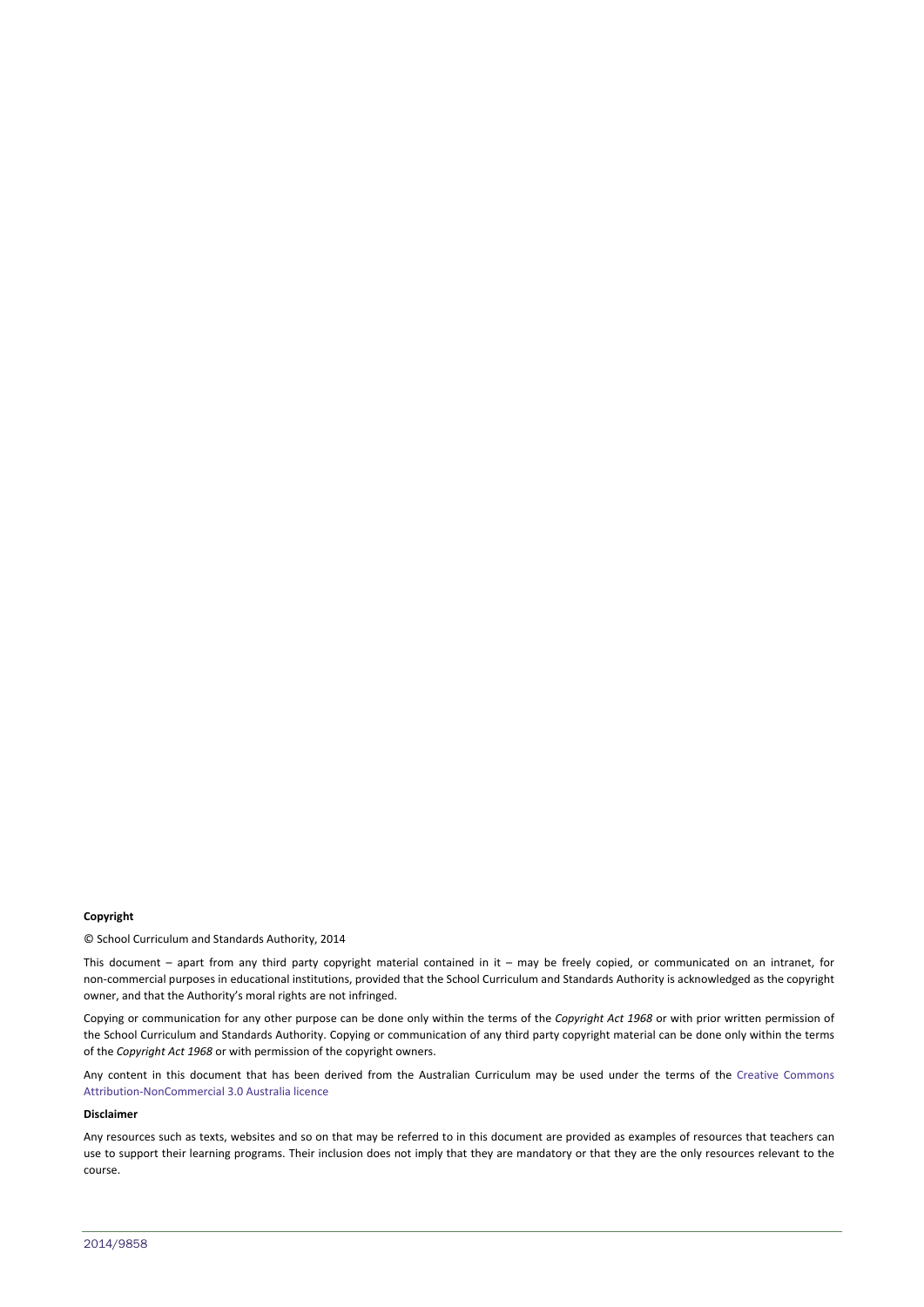# **Music**

# Externally set task – marking key

| Aural |                                                                                                                                                                                                                                               | (40 marks)                                                                                                                                                                                                                                                                                                                                                                                                                                                                                                                                                                 |
|-------|-----------------------------------------------------------------------------------------------------------------------------------------------------------------------------------------------------------------------------------------------|----------------------------------------------------------------------------------------------------------------------------------------------------------------------------------------------------------------------------------------------------------------------------------------------------------------------------------------------------------------------------------------------------------------------------------------------------------------------------------------------------------------------------------------------------------------------------|
| 1.    | Aural analysis                                                                                                                                                                                                                                | (18 marks)                                                                                                                                                                                                                                                                                                                                                                                                                                                                                                                                                                 |
| (a)   | and symbols, selecting from the list indicated below:                                                                                                                                                                                         | The following melody will be played four times. Complete the melody by adding the required signs<br>$(16$ marks)                                                                                                                                                                                                                                                                                                                                                                                                                                                           |
|       | tempo indication<br>$\bullet$<br>key signature<br>accidentals<br>time signature<br>bar-lines<br>$\bullet$<br>repeat signs<br>$\bullet$<br>first and second time bars<br>D.C. al fine<br>D.S. al coda<br>dynamics<br>$\bullet$<br>articulation | 1 mark for Andante or suitable other<br>1 mark (needs to be indicated on both staves for 1 mark)<br>2 marks (1 mark for each accidental)<br>1 mark<br>3 marks for 9 correct bar-lines<br>2 marks for 6-8 correct bar-lines<br>1 mark for 3-5 correct bar-lines<br>0 marks for less than 3 correct bar lines<br>2 marks (1 for each)<br>2 marks (1 for each)<br>2 marks (1 mark for D.C al fine and 1 mark for fine)<br>not required<br>2 marks for 4-5 dynamic indications<br>1 mark for 2-3 dynamic indications<br>0 marks for 1 or 0 dynamic indications<br>not required |
| (b)   | Identify an example of a<br>sequence on the score,<br>indicating it with a bracket.                                                                                                                                                           | 1 mark for bracketing either bars 1-2, or bars 7-8                                                                                                                                                                                                                                                                                                                                                                                                                                                                                                                         |

(c) Name the overall form of this extract. 1 mark for ternary/ABA

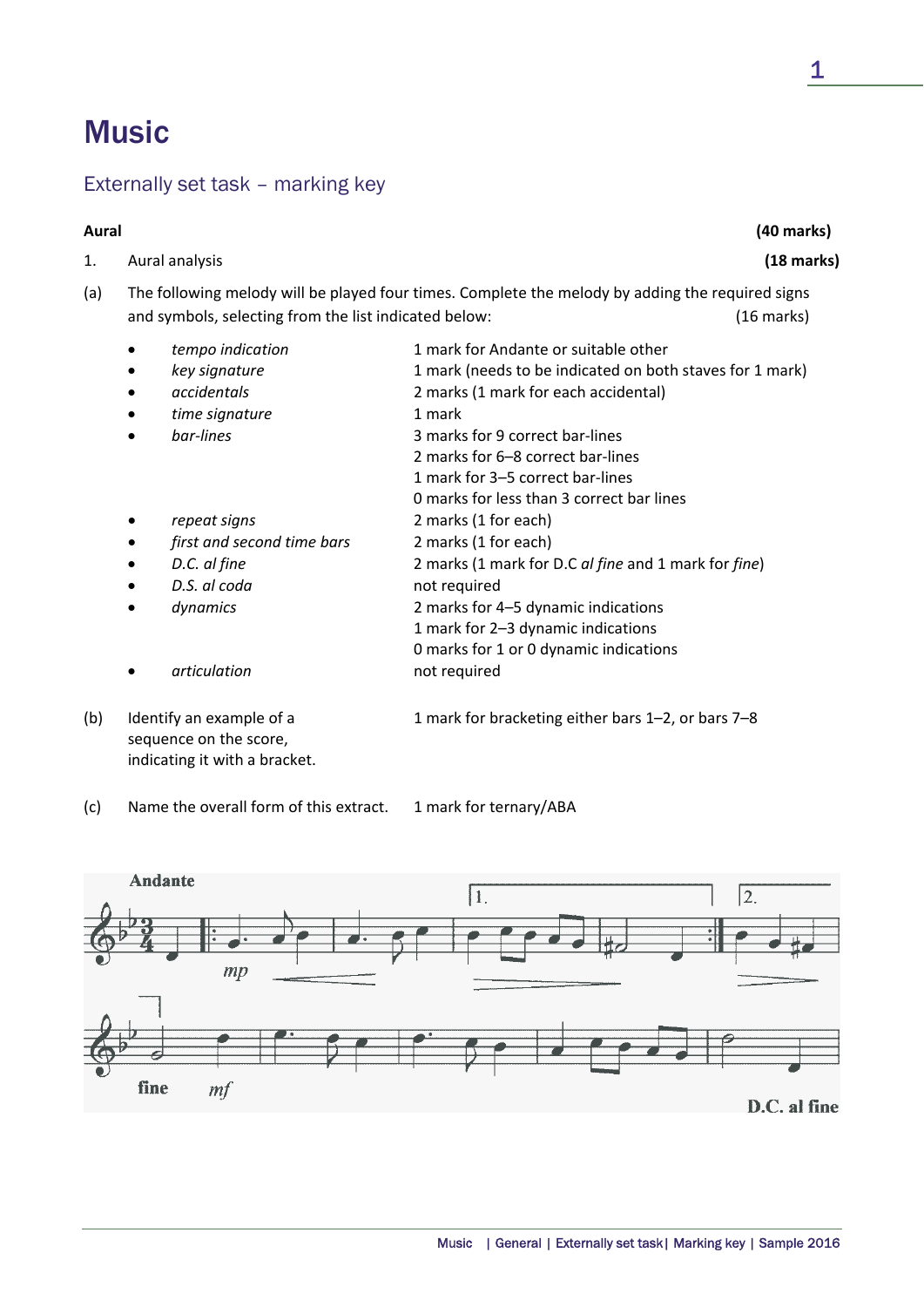2. Chord progression **(8 marks)**

Complete the following chord progression, providing the Roman numerals for the missing chords. The tonic chord will be played prior to the progression being heard.



| <b>Description</b>                                                          | <b>Marks</b> |
|-----------------------------------------------------------------------------|--------------|
| 1 mark for each correct chord (chord quality must be correct for full mark) |              |
| 1 mark for the seventh                                                      |              |
| <b>Total</b>                                                                |              |

### 3. Dictation **(14 marks)**

Complete the following 8 bar dictation, providing the missing pitches and/or rhythm. The melody will be played 6 times in the following way:

- the entire dictation played once
- the first four bars played twice
- the second four bars played twice
- the entire dictation played once



| <b>Description</b>                                                         | <b>Marks</b> |
|----------------------------------------------------------------------------|--------------|
| 1 mark for each correct beat (20 marks – divide by 4 for a mark out of 5)  |              |
| 1 mark for the triplet, 1 mark for the rest                                |              |
| 1 mark for each correct pitch (21 marks, divided by 3 for a mark out of 7) |              |
| Add the marks together for a total mark out of 14                          |              |
| Total                                                                      |              |

2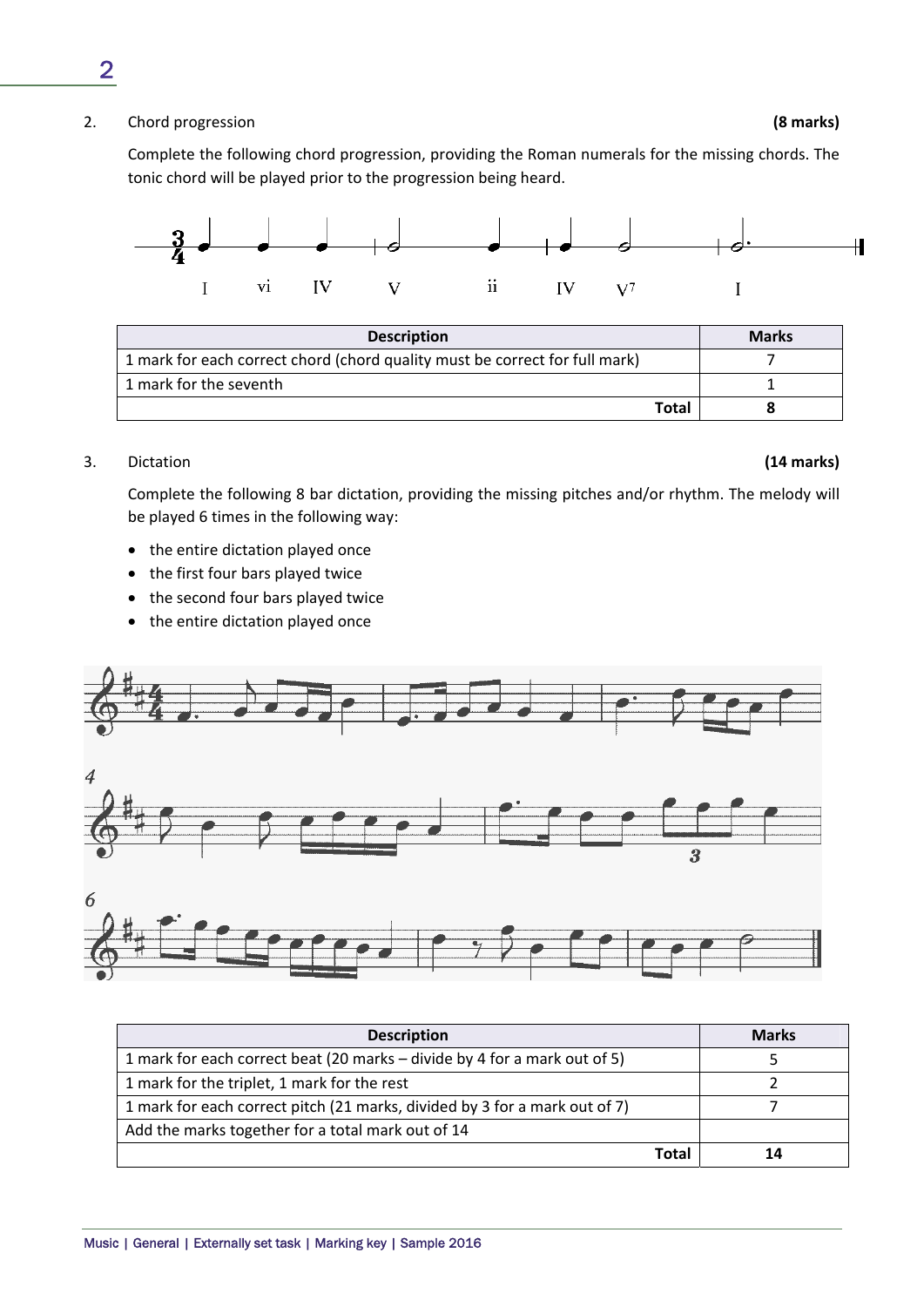#### **Theory and composition (20 marks)**

4. Melody writing

## **Option (a): Continuation of a melodic motif** (14 marks)

| <b>Criteria</b>                                                        | <b>Description</b>                                                                                                                                                                                                                                                      | <b>Mark</b>    |
|------------------------------------------------------------------------|-------------------------------------------------------------------------------------------------------------------------------------------------------------------------------------------------------------------------------------------------------------------------|----------------|
| (a) Tempo                                                              | Indicates an appropriate tempo                                                                                                                                                                                                                                          | 1              |
|                                                                        | Does not indicate a tempo, or provides an inappropriate tempo                                                                                                                                                                                                           | $\mathbf 0$    |
|                                                                        | Selects a suitable instrument and writes within the instrument's range<br>and technical capabilities                                                                                                                                                                    | 2              |
| (b) Instrument range and<br>technical capabilities                     | Selects a suitable instrument and writes within the instrument's range<br>and technical capabilities with only a few minor errors or writes within<br>the instrument's range and technical capabilities but does not select<br>an appropriate instrument for the melody | 1              |
|                                                                        | Selects a suitable instrument, but makes several errors and does not<br>write within the range and/or technical capabilities of the instrument                                                                                                                          | $\mathbf 0$    |
|                                                                        | Effectively uses stylistically appropriate dynamics and<br>bowings/articulation indications                                                                                                                                                                             | 3              |
| (c) Uses stylistically<br>appropriate dynamics                         | Uses stylistically appropriate dynamics and bowings/articulation<br>indications                                                                                                                                                                                         | $\overline{2}$ |
| and bowings/articulation<br>indications                                | Uses some stylistically appropriate dynamics and bowings/articulation<br>indications                                                                                                                                                                                    | 1              |
|                                                                        | Uses little or no stylistically appropriate dynamics and<br>bowings/articulation indications, or uses them inappropriately                                                                                                                                              | $\mathbf 0$    |
| (d) Maintains consistent                                               | Maintains consistent stylistic and motivic continuity throughout<br>(melodic and rhythmic)                                                                                                                                                                              | $\overline{2}$ |
| stylistic and motivic<br>continuity (melodic and                       | Inconsistently utilises stylistic and motivic continuity throughout<br>(melodic and rhythmic)                                                                                                                                                                           | 1              |
| rhythmic)                                                              | Does not maintain consistent stylistic and motivic continuity<br>throughout (melodic and rhythmic)                                                                                                                                                                      | $\mathbf 0$    |
| (e) Incorporates<br>effective melodic<br>contour and a clear<br>climax | Incorporates a consistent and effective melodic contour and a clear<br>climax                                                                                                                                                                                           | 3              |
|                                                                        | Incorporates a mostly effective melodic contour and an adequate<br>climax                                                                                                                                                                                               | $\overline{2}$ |
|                                                                        | Incorporates an inconsistent melodic contour and an ineffective<br>climax                                                                                                                                                                                               | 1              |
|                                                                        | Incorporates a mostly ineffective melodic contour with an unprepared<br>inadequate climax or no evidence of a climax                                                                                                                                                    | 0              |
| (f) Includes a clearly                                                 | Includes an accurate and effective melodic sequence which is clearly<br>marked on the score                                                                                                                                                                             | $\overline{2}$ |
| marked melodic<br>sequence                                             | Includes a melodic sequence but does not mark it on the score or<br>includes a melodic sequence which is ineffective or incorrect                                                                                                                                       | $\mathbf{1}$   |
| Does not include a melodic sequence                                    |                                                                                                                                                                                                                                                                         | 0              |
|                                                                        | Presents a neat and accurate score                                                                                                                                                                                                                                      |                |
| (g) Score presentation                                                 | Presents an untidy score with several inaccuracies                                                                                                                                                                                                                      | $\mathbf 0$    |
|                                                                        | <b>Total</b>                                                                                                                                                                                                                                                            | 14             |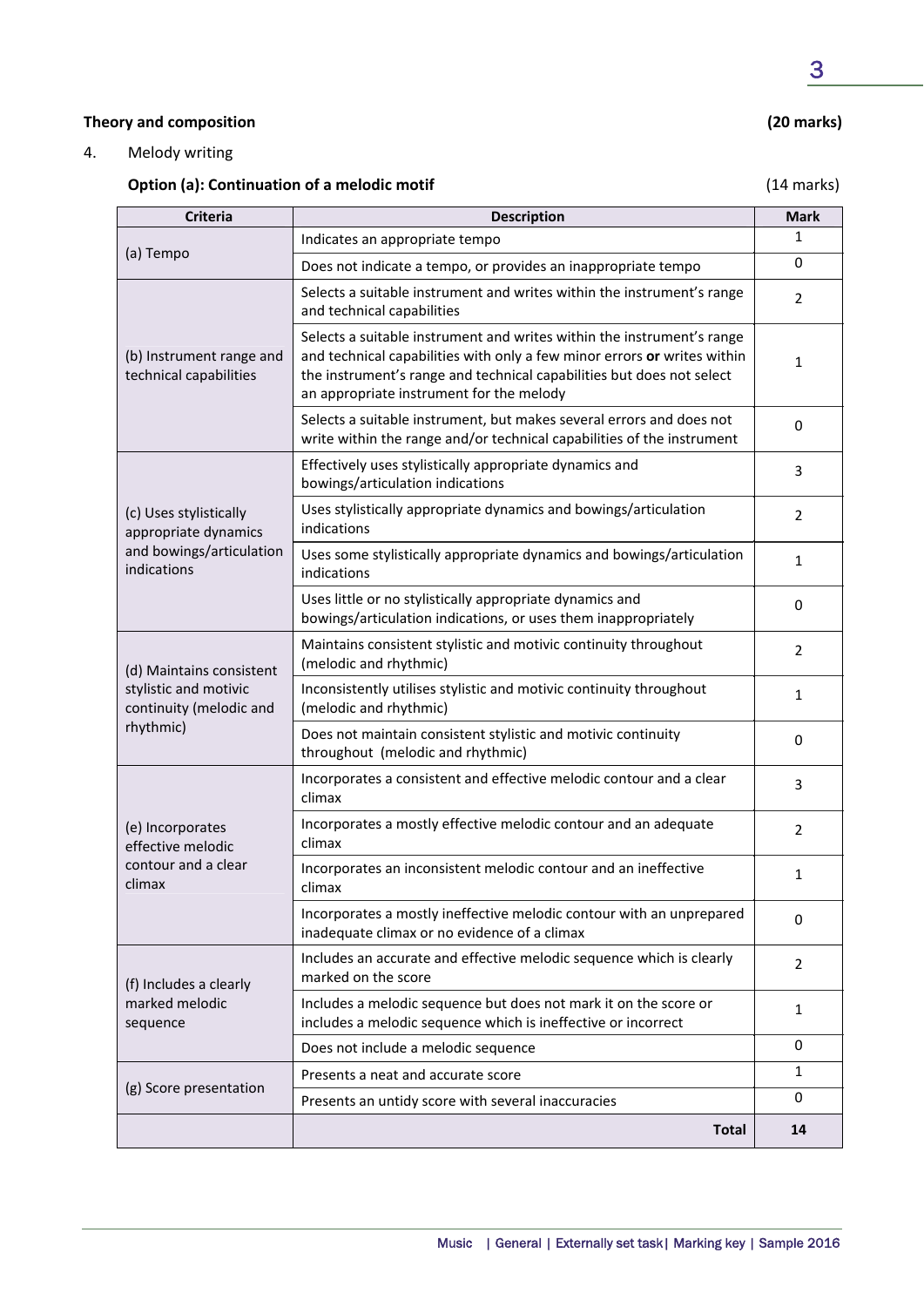## **Option (b): Writing a melody to a given chord progression (14 marks)**

| <b>Criteria</b>                                               | <b>Description</b>                                                                                                                                                                                                                                                      | <b>Mark</b>    |
|---------------------------------------------------------------|-------------------------------------------------------------------------------------------------------------------------------------------------------------------------------------------------------------------------------------------------------------------------|----------------|
|                                                               | Indicates an appropriate tempo                                                                                                                                                                                                                                          | 1              |
| (a) Tempo                                                     | Does not indicate a tempo, or provides an inappropriate tempo                                                                                                                                                                                                           | $\mathbf 0$    |
|                                                               | Selects a suitable instrument and writes within the instrument's range<br>and technical capabilities                                                                                                                                                                    | $\overline{2}$ |
| (b) Instrument range<br>and technical<br>capabilities         | Selects a suitable instrument and writes within the instrument's range<br>and technical capabilities with only a few minor errors or writes within<br>the instrument's range and technical capabilities but does not select<br>an appropriate instrument for the melody | 1              |
|                                                               | Selects a suitable instrument, but makes several errors and does not<br>write within the range and/or technical capabilities of the instrument                                                                                                                          | 0              |
|                                                               | Effectively uses stylistically appropriate dynamics and<br>bowings/articulation indications                                                                                                                                                                             | 3              |
| (c) Uses stylistically<br>appropriate dynamics<br>and         | Uses stylistically appropriate dynamics and bowings/articulation<br>indications                                                                                                                                                                                         | $\overline{2}$ |
| bowings/articulation<br>indications                           | Uses some stylistically appropriate dynamics and bowings/articulation<br>indications                                                                                                                                                                                    | 1              |
|                                                               | Uses little or no stylistically appropriate dynamics and<br>bowings/articulation indications, or uses them inappropriately                                                                                                                                              | 0              |
| (d) Maintains consistent                                      | Maintains consistent stylistic and motivic continuity throughout<br>(melodic and rhythmic)                                                                                                                                                                              | $\overline{2}$ |
| stylistic and motivic<br>continuity (melodic and<br>rhythmic) | Inconsistently utilises stylistic and motivic continuity throughout<br>(melodic and rhythmic)                                                                                                                                                                           | 1              |
|                                                               | Does not maintain consistent stylistic and motivic continuity<br>throughout (melodic and rhythmic)                                                                                                                                                                      | $\mathbf 0$    |
|                                                               | Incorporates a consistent and effective melodic contour and a clear<br>climax                                                                                                                                                                                           | 3              |
| (e) Incorporates<br>effective melodic                         | Incorporates a mostly effective melodic contour and an adequate<br>climax                                                                                                                                                                                               | 2              |
| contour and a clear<br>climax                                 | Incorporates an inconsistent melodic contour and an ineffective<br>climax                                                                                                                                                                                               | 1              |
|                                                               | Incorporates a mostly ineffective melodic contour with an unprepared<br>inadequate climax or no evidence of a climax                                                                                                                                                    | $\mathbf 0$    |
|                                                               | The melody clearly fits the given chord structure                                                                                                                                                                                                                       | $\overline{2}$ |
| (f) Melody fits the given<br>chord structure                  | The melody mostly fits with the given chord structure, with some<br>minor errors                                                                                                                                                                                        | $\mathbf{1}$   |
|                                                               | The melody does not fit the given chord structure, and contains<br>several errors                                                                                                                                                                                       | 0              |
|                                                               | Presents a neat and accurate score                                                                                                                                                                                                                                      | 1              |
| (g) Score presentation                                        | Presents an untidy score with several inaccuracies                                                                                                                                                                                                                      | 0              |
|                                                               | <b>Total</b>                                                                                                                                                                                                                                                            | 14             |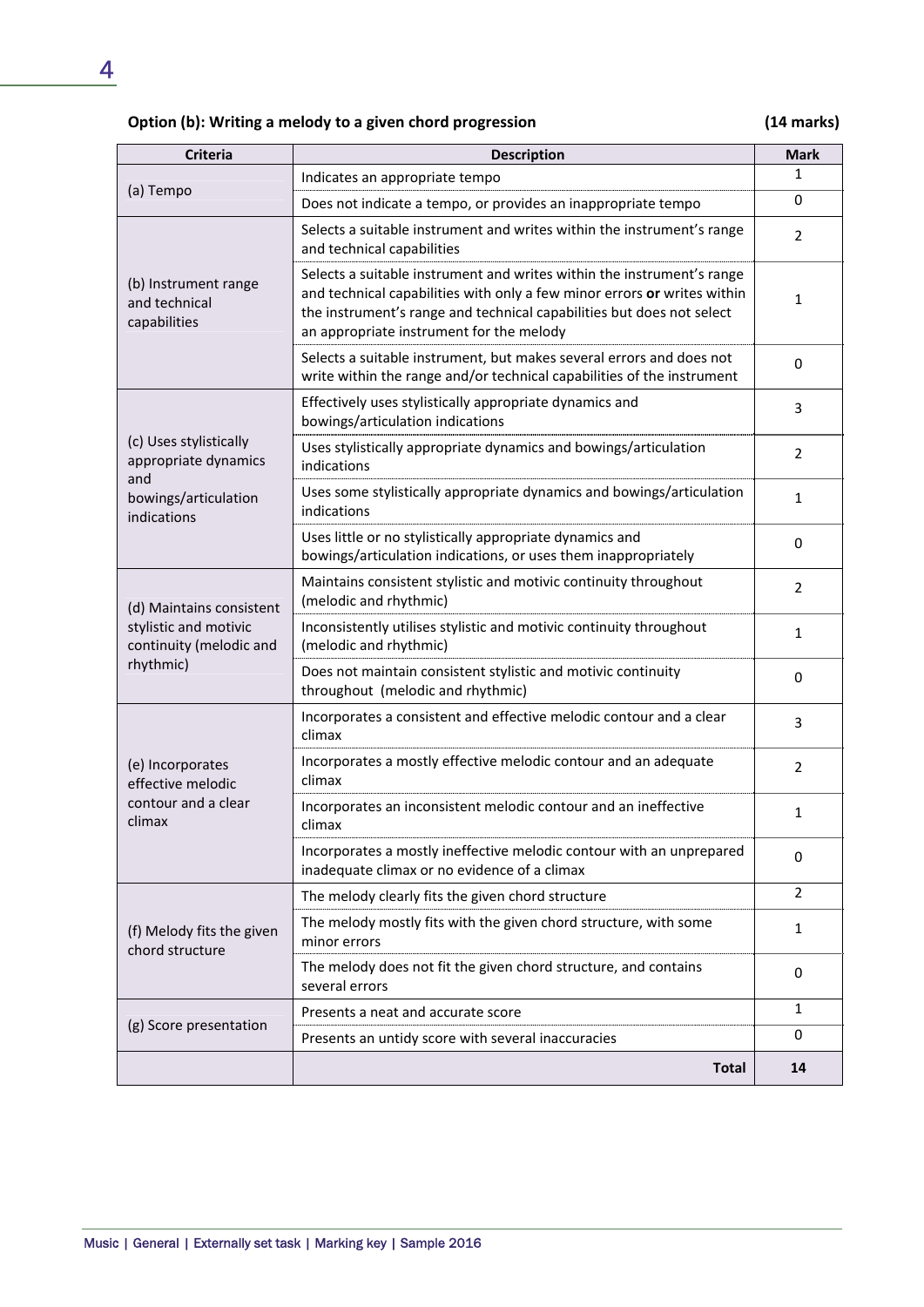## 5

## **Option (c): Writing a melody to a given text (14 marks)**

| <b>Criteria</b>                                    | <b>Description</b>                                                                                                                                                                                                                                                      | <b>Mark</b>    |
|----------------------------------------------------|-------------------------------------------------------------------------------------------------------------------------------------------------------------------------------------------------------------------------------------------------------------------------|----------------|
|                                                    | Indicates an appropriate tempo                                                                                                                                                                                                                                          | 1              |
| (a) Tempo                                          | Does not indicate a tempo, or provides an inappropriate tempo                                                                                                                                                                                                           | $\mathbf 0$    |
|                                                    | Selects a suitable voice type and writes within the voice type's range<br>and technical capabilities                                                                                                                                                                    | 2              |
| (b) Voice type range and<br>technical capabilities | Selects a suitable voice type and writes within the voice type's range<br>and technical capabilities with only a few minor errors or writes within<br>the voice type's range and technical capabilities but does not select an<br>appropriate voice type for the melody | 1              |
|                                                    | Selects a suitable voice type, but makes several errors and does not<br>write within the range and/or technical capabilities of the voice type                                                                                                                          | $\mathbf 0$    |
| (c) Uses stylistically                             | Effectively uses stylistically appropriate dynamics and articulation<br>indications                                                                                                                                                                                     | 3              |
| appropriate dynamics                               | Uses stylistically appropriate dynamics and articulation indications                                                                                                                                                                                                    | $\overline{2}$ |
| and<br>bowings/articulation                        | Uses some stylistically appropriate dynamics and articulation<br>indications                                                                                                                                                                                            | 1              |
| indications                                        | Uses little or no stylistically appropriate dynamics and articulation<br>indications, or uses them inappropriately                                                                                                                                                      | $\mathbf 0$    |
| (d) Maintains consistent                           | Maintains consistent stylistic and motivic continuity throughout<br>(melodic and rhythmic)                                                                                                                                                                              | 2              |
| stylistic and motivic<br>continuity (melodic and   | Inconsistently utilises stylistic and motivic continuity throughout<br>(melodic and rhythmic)                                                                                                                                                                           | 1              |
| rhythmic)                                          | Does not maintain consistent stylistic and motivic continuity<br>throughout (melodic and rhythmic)                                                                                                                                                                      | 0              |
|                                                    | Incorporates a consistent and effective melodic contour and a clear<br>climax                                                                                                                                                                                           | 3              |
| (e) Incorporates<br>effective melodic              | Incorporates a mostly effective melodic contour and an adequate<br>climax                                                                                                                                                                                               | $\overline{2}$ |
| contour and a clear<br>climax                      | Incorporates an inconsistent melodic contour and an ineffective<br>climax                                                                                                                                                                                               | $\mathbf{1}$   |
|                                                    | Incorporates a mostly ineffective melodic contour with an unprepared<br>inadequate climax or no evidence of a climax                                                                                                                                                    | 0              |
| (f) Demonstrates                                   | The rhythm and melody demonstrate correct placement of accents<br>and effective scansion, with some imaginative sections to enhance the<br>text                                                                                                                         | 2              |
| appropriate rhythmic<br>scansion                   | The rhythm and melody demonstrate some incorrect placement of<br>accents and occasional ineffective scansion                                                                                                                                                            | $\mathbf{1}$   |
|                                                    | The rhythm and melody demonstrate mostly inappropriate and/or<br>incorrect placement of accents and ineffective scansion                                                                                                                                                | 0              |
| (g) Score presentation                             | Presents a neat and accurate score                                                                                                                                                                                                                                      | 1              |
|                                                    | Presents an untidy score with several inaccuracies                                                                                                                                                                                                                      | 0              |
|                                                    | <b>Total</b>                                                                                                                                                                                                                                                            | 14             |